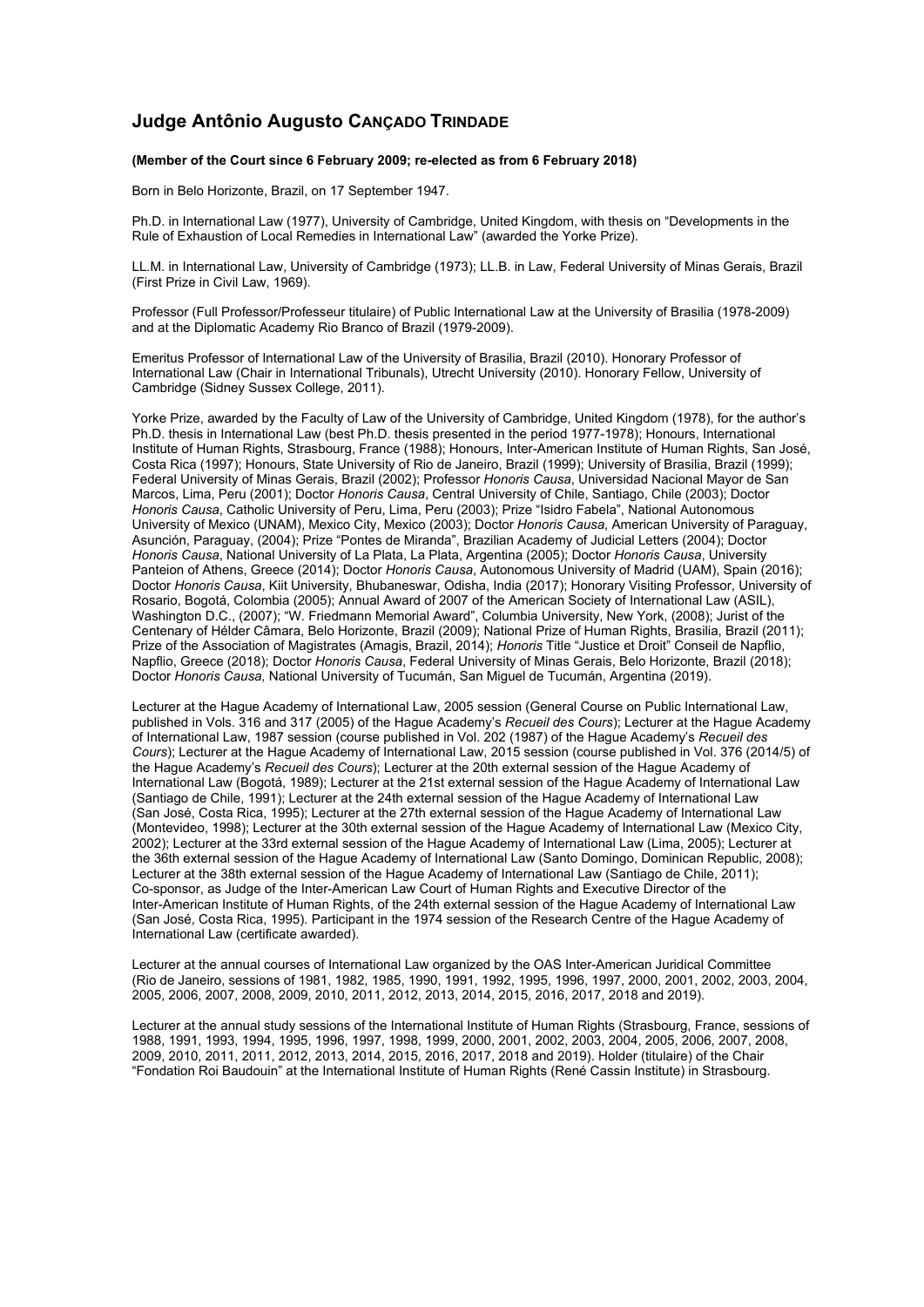Lecturer at the Academy of European Law of the European University Institute, in Florence (general course on International Human Rights Law, 2007 session, published in the OUP Series in 2011). Lecturer at the Interdisciplinary Courses of the Inter-American Institute of Human Rights (sessions of 1986, 1989, 1991, 1992, 1993, 1994, 1995, 1996, 1997, 1998, 1999, 2000, 2001, 2004 and 2007); academic co-ordinator of specialized courses and seminars of the Inter-American Institute of Human Rights, in Costa Rica and Brazil; lecturer at the Inter-American Institute of Human Rights in several countries.

Visiting Professor ("Cátedra Simón Bolivar") at the University of Los Andes (Mérida, Venezuela, 1981 and 1982); Visiting Professor at the University of Milan (1982); Visiting Professor at the Institut des Hautes Études Internationales, University Panthéon-Assas (Paris-II), 1988-1989; Visiting Professor at the University of Ferrara, Italy (1983 and 1986); Lecturer at the University of Warsaw (1986); Visiting Professor (elected by the Congregation) of the University of Lisbon (1993); Visiting Professor at Columbia University (1998); Visiting Professor at Tulane Law School, Tulane University, New Orleans (1999); Visiting Professor at the Universities of Seville (2002 and 2010) and Deusto (Bilbao, Spain) (2002); Visiting Professor at Washington College of Law, American University (May/June 2003, 2004, 2005, 2006, 2007, 2008, 2009, 2010, 2011, 2012, 2013, 2014, 2015, 2016); Visiting Professor at the Autonomous University of Madrid (U.A.M.)/Foundation Ortega y Gasset (2006 onwards); Lecturer at the Universities of Keio/Tokyo, of Hiroshima, and of Kyoto (2004); Lecturer at the Max Planck Institute of International and Comparative Law (Heidelberg, 2003, 2011 and 2016); Lecturer at the University of Murcia, Spain (2015); Lecturer at the University of Macerata, Italy (2016).

Visiting Professor at the University of Paris-I (Panthéon-Sorbonne, 2007 and 2012); Visiting Professor at the University of Notre Dame (2005); Visiting Professor at the Catholic University of Milan (2009); Visiting Professor at the University of Oslo (2010); Visiting Professor at the University of País Vasco, San Sebastián (2010-2011); Visiting Professor, University of Coimbra (2007 and 2014); Visiting Professor, Catholic University of Louvain, Belgium (2013); Visiting Professor at the University of La Plata, Argentina (2011); Lecturer at Queen's University of Belfast, Northern Ireland (2014); Lecturer at the University of Vilnius, Lithuania (2015); Lecturer at the Université Libre de Bruxelles and at the University of Gand (Chair "Henri Rolin", 2015).

Lecturer at the Autonomous University of Madrid (UAM), Spain (2016); Lecturer at the Academy on Human Rights and Humanitarian Law, Washington D.C (2016, 2017, 2018 and 2019); Lecturer at the United Nations Headquarters (NY) - event sponsored by the [Asian-African Legal Consultative Organization \(AALCO\) \(2016\); L](http://aalco.int/)ecturer at the University of San Sebastián, Spain (2017); Lecturer at the University of Nalsar de Hyderabad, India (2017); Lecturer at the University of Lisbon, Portugal (2017); Lecturer at Kitt University, Bubhaneswar, India (2017); Lecturer at the Escuela Libre del Derecho, Mexico City, Mexico (2018); Lecturer at the Iberoamerican University, Mexico City, Mexico (2018); Lecturer at the Agency for the Prohibition of Nuclear Weapons in Latin America and the Caribbean (OPANAL) Headquarters, Mexico City, Mexico (2018); Lecturer at the Instituto Tecnológico Autónomo de Mexico (ITAM), Mexico City, Mexico (2018); Lecturer at the European Court of Human Rights (ECHR), Strasburg, France (2018); Lecturer at the Law Faculty of Federal University of Minas Gerais, Brasil (2018); Lecturer at the European Centre for Research and Training in Human Rights and Humanitarian Law and Town Hall of Nafplion, in Nafplion, Greece (2018); Lecturer at the University of Sevilla, Spain (2018) ; Lecturer at the Law Faculty of the University Aix-en-Provence, France (2018); Lecturer at the Constitutional Court in Riga, Latvia (2019); Lecturer at the University of Tucumán, Argentina (2019).

President of the Inter-American Court of Human Rights (elected 1999, re-elected 2002); Vice-President of the Inter-American Court of Human Rights (elected 1997); Judge of the Inter-American Court of Human Rights (elected 1995, re-elected by acclamation 2000); former Judge ad hoc of the Inter-American Court of Human Rights (two cases, 1990-1994). Executive Director of the Inter-American Institute of Human Rights (elected unanimously, 1994-1996). Member of the Board of Directors of the Inter-American Institute of Human Rights (elected 1988-1991, re-elected unanimously 1991-1994, re-elected unanimously 1996 at the end of term as Executive Director); External Legal Adviser to the Inter-American Institute of Human Rights (1991-1994); delegate of the Inter-American Institute of Human Rights to the regional meeting of Latin America and the Caribbean preparatory to the United Nations World Conference on Human Rights (1993) and to other "satellite-meetings" for the II United Nations World Conference on Human Rights (Vienna, 1993); Head of the Delegation of the Inter-American Institute of Human Rights to the Central American Conference on Peace and Development (Tegucigalpa, 1994).

Legal Adviser to the Ministry of External Relations of Brazil (1985-1990); Deputy Head of the Delegation of Brazil to the United Nations Conference on the Law of Treaties between States and International Organizations (Vienna, 1986); Delegate of Brazil to the II World Conference on Human Rights (Vienna, 1993); Special Envoy of the Minister of External Relations of Brazil to Chile for Questions Pertaining to Human Rights (Santiago, 1993-1994); Delegate of Brazil to the 24th General Assembly of OAS (Belém do Pará, Brazil, 1994); Delegate of Brazil to the 14th General Assembly of OAS (Brasilia, 1984); Delegate of Brazil to the Conferences on the Latin American Parliament (Cartagena and Lima, 1987); Delegate of Brazil to the Joint Meeting of the Contadora Group and the Group of Support (Cartagena, 1985); Head of the Delegation of Brazil to the United Nations Conference on the Code of Conduct for Transfer of Technology (Geneva, 1983); Legal Adviser to the Delegation of Brazil to the VI Conference of the Brazilian-French Mixed Commission of Demarcation of Limits (1981).